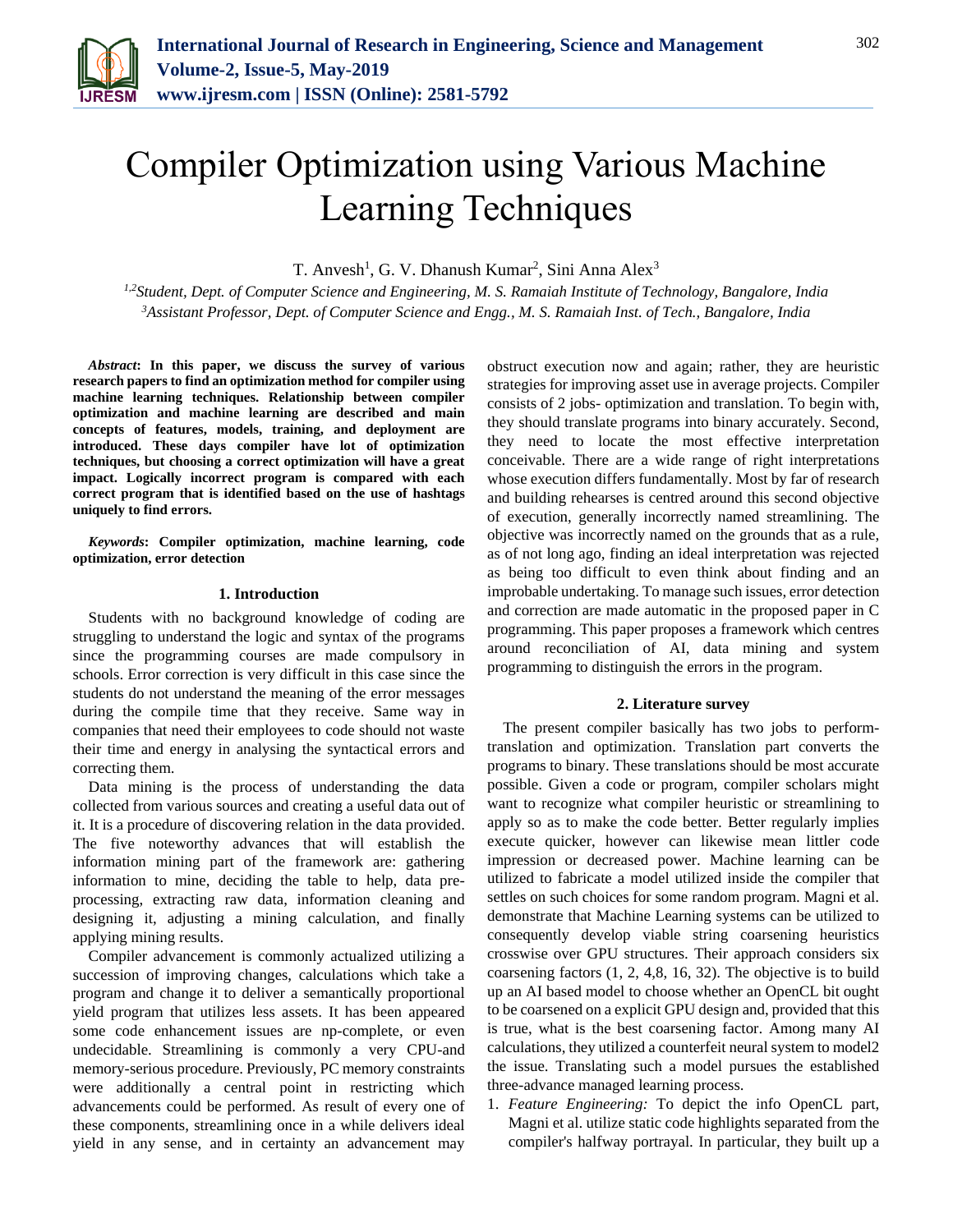

compiler-based apparatus to acquire the component esteems from the program's LLVM bit code. They began from 17 hopeful highlights. These incorporate things like the quantity of and sorts of directions and memory level parallelism (MLP) inside an OpenCL part. Normally, hopeful highlights can be picked in light of engineers instincts, recommendations from earlier works, or on the other hand a blend of both. In the wake of picking the applicant includes, a factual strategy called vital part examination is connected to delineate 17 competitors highlights into seven amassed highlights, with the goal that each accumulated include is a straight mix of the first highlights. This strategy is known as "highlight measurement decrease". Measurement decrease makes a difference disposing of repetitive data among applicant highlights, enabling the learning calculation to perform all the more viably.

- 2. *Learning the Model:* 16 OpenCL benchmarks were utilized to create preparing information. To discover which of the six coarsening factors for each- shapes best for a given OpenCL piece on a particular GPU engineering, we can apply every one of the six variables to an OpenCL bit and record its execution time. Since the ideal string coarsening factor shifts crosswise over equipment designs, this procedure needs to rehash for each objective engineering. Notwithstanding finding the best performing coarsening factor, Magni et al. likewise extricated the collected include values for every piece. Applying these two stages on the preparation benchmarks results in a preparation informational index where each preparation model is made out of the ideal coarsening element and highlight esteems for a preparation bit. The preparing precedents are then nourished into a learning calculation which endeavors to locate a lot of model parameters (or loads) so that general forecast mistake on the preparation models can be limited. The yield of the learning calculation is an counterfeit neural system model where its loads are discourage mined from the preparation information.
- 3. *Arrangement:* The educated model would then be able to be utilized to anticipate the ideal coarsening factor for concealed OpenCL programs. To do as such, static source code highlights are first removed from the objective OpenCL piece; the separated include values are then encouraged into the model which chooses regardless of whether to coarsen or not and which coarsening factor ought to be utilized.

The system proposed accomplishes a normal speedup somewhere in the range of 1.11x and 1.33x crosswise over four GPU structures and does not prompt corrupted execution on a solitary benchmark. One of the key difficulties for arrangement is to choose the correct code change, or grouping of changes for a given program. This requires successfully assessing the nature of a conceivable arrangement choice, e.g., how a code change will influence possible execution.

A naive methodology is to comprehensively apply each legitimate change choice and after that profile the program to gather the significant execution metric. Given that numerous compiler issues have an enormous number of alternatives, thorough hunt and profiling is infeasible, restricting the utilization of this methodology at scale. This hunt-based way to deal with compiler streamlining is known as iterative gathering or auto tuning. Numerous systems have been proposed to lessen the expense of looking through an expansive space. In specific cases, the overhead is legitimate if the program being referred to will be to be utilized any occasions, e.g., in a profoundly installed gadget. In any case, its primary constraint remains: it just finds a decent enhancement for one program and does not sum up into a compiler heuristic.

There are two primary methodologies for tackling the issue of scalable choosing compiler choices that work crosswise over projects. An abnormal state examination of the two methodologies is given. The primary technique endeavors to build up an expense (or need) capacity t+o be utilized as an intermediary to assess the nature of a potential compiler choice, without depending on broad profiling. The second procedure is to legitimately foresee the best performing alternative.

Compiler optimization is commonly actualized utilizing a grouping of improving changes, calculations which take a program and change it to deliver a semantically comparable yield program that utilizes less assets. It has been appeared some code optimization issues are np-finished, or even undecidable. Optimization is commonly a very CPU-and memory-concentrated procedure. Previously, PC memory impediments were additionally a main consideration in restricting which optimizations could be performed. Due to every one of these components, optimization once in a while delivers ideal yield in any sense, and in certainty an optimization may obstruct execution at times; rather, they are heuristic strategies for improving asset use in run of the mill programs.

It is a view, communicated by numerous associates in the course of the most recent decade. Compilers interpret programming dialects composed by people into parallel executable by PC hard-product. It is a genuine subject concentrated since the 1950s where accuracy is basic and alert is a by-word. Machine Learning, then again, is a zone of manmade reasoning (ML) went for distinguishing and anticipating designs.

Compilers have two employments—interpretation and streamlining. To start with, they should make an interpretation of projects into paired accurately. Second, they need to locate the most proficient interpretation conceivable. There are a wide range of right interpretations whose execution differs fundamentally. By far most of research and building rehearses is centred around this second objective of execution, customarily incorrectly named improvement. The objective was incorrectly named in light of the fact that much of the time, up to this point, finding an ideal interpretation was rejected as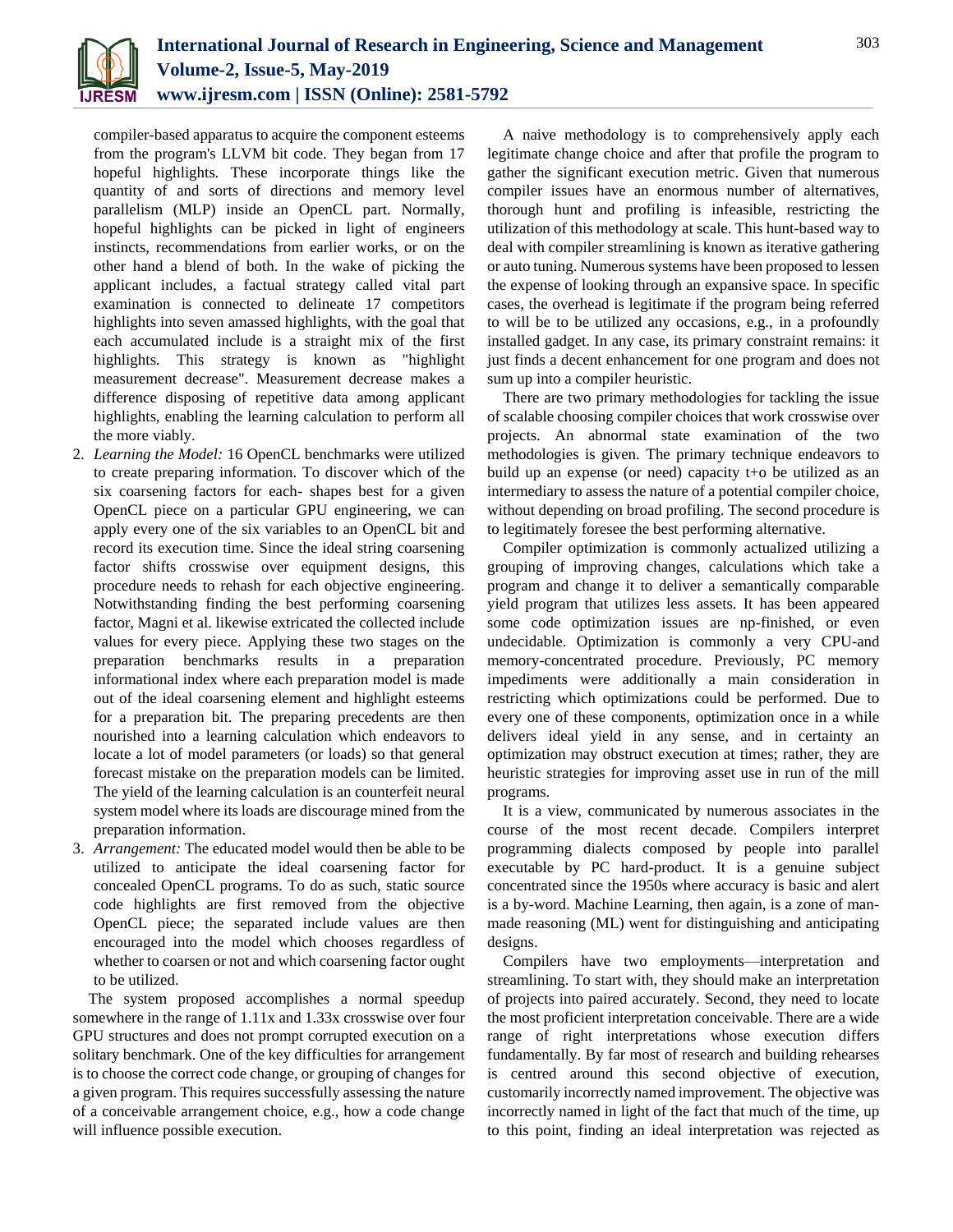

being too difficult to even think about finding and an impossible endeavor.1 Instead it concentrated on creating compiler heuristics to change the code in the expectation of improving execution however could in certain occasions harm it.

Phase Ordering of optimization techniques: Authors utilized a system that chooses the best requesting of enhancements for individual segments of the program, as opposed to applying the equivalent fixed arrangement of improvements for the entire program. It builds up another strategy explicit method that naturally chooses the anticipated best requesting of improvements for various strategies for a program.

Phase ordering with genetic algorithm: Two unique examinations done utilizing GAs. The principal analyses comprised of finding the best improvement grouping over our benchmarks. In this manner, we assessed every enhancement arrangement (i.e., chromosome) by gathering every one of our benchmarks with each grouping. We recorded their execution times and determined their speedup by normalizing their running occasions with the running time seen by aggregating the benchmarks at the O3 level. That is, we utilized normal speedup of our benchmarks (standardized to pick level O3) as our wellness work for every chromosome. This outcome relates to the "Best By and large Sequence". The motivation behind this analysis was to find the enhancement requesting that worked best by and large for every one of our benchmarks. The second test comprised of finding the best advancement requesting for every benchmark. Here, the wellness work for every chromosome was the speedup of that enhancement arrangement over O3 for one explicit benchmark. This outcome compares to the "Best Sequence per Benchmark". This speaks to the execution that we can get by modifying an improvement requesting for every benchmark exclusively.

Anticipate the present best optimization: This strategy would utilize a model to foresee the best single enhancement (from guaranteed set of improvements) that ought to be connected dependent on the attributes of code in its present state. When a streamlining is connected, we would reconsider qualities of the code and again anticipate the best advancement to apply given this new condition of the code. For this we can apply Artificial Neural Network in this strategy and we will likewise incorporate profiles for better forecast of advancement succession for specific program.

Automatic Feature generation system is contained the accompanying parts: preparing information age, highlight inquiry and machine learning [5]. The preparation information age process extricates the compiler's middle of the road portrayal of the program in addition to the ideal qualities for the heuristic we wish to learn. When this information have been produced, the element seek part investigates includes over the compiler's middle of the road portrayal (IR) and gives the relating highlight esteems to the AI device. The AI device processes how great the element is from an optimistic standpoint heuristic incentive in blend with different highlights in the base element set (which is at first vacant). The pursuit segment finds the best such component and, when it can never again enhance it, includes that element to the base list of capabilities and rehashes. Along these lines, we develop a bit by bit improving arrangement of highlights.

They have built up another procedure to consequently produce great highlights for machine learning based optimization aggregation. By automatically getting a component syntax from the inside representation of the compiler, we can look through a include space utilizing hereditary programming. We have connected this nonexclusive system to naturally adapt great highlights.

The register allocator has been changed to utilize frequencies to process the normal expense for picking legitimate register classes and for figuring needs for the assignment itself. The trial runs have demonstrated that the present register allocator effectively consolidates the new data and works extensively superior to with the first arrangement of heuristics, particularly on register starved designs. The reg-stack pass has been improved to streamline the normal ways of code to the detriment of extraordinary ways. This diminished arbitrary tops in the benchmark results, yet did not bring as extensive upgrades as the past change. Code arrangement choices are presently founded on profile data, maintaining a strategic distance from pointless arrangement of rarely executed locales, for example circles that emphasize just a couple of times.

Loops are an important place for optimizations, especially the inward loops where programs will in general invest the greater part of their energy. The running time of a program may be improved on the off chance that we decrease the quantity of guidelines in an internal loop, regardless of whether we increase the amount of code outside that loop. An important modification that decreases the amount of code in a loop is code movement. This transformation takes an articulation that yields the same outcome autonomous of the occasions a loop is executed (a loop-invariant computation) and evaluates the articulation before the loop. Note that the thought "before the loop" assumes the presence of a passage for the loop, that is, one basic square to which all hops from outside the loop go.

Reduction in strength: The transformation of replacing a costly operation, for example, multiplication, by a cheaper one, for example, addition, is known as quality decrease. Be that as it may, acceptance variables not just allow us once in a while to play out a quality decrease; frequently it is conceivable to eliminate all however one of a gathering of enlistment variables whose values remain in lock venture as we circumvent the loop.

Basic Sub expression Elimination: An event of an expression E is called a typical sub expression if E was recently figured and the values of the variables in E have not changed since the past computation. We avoid relating E in the event that we can utilize its recently processed value; that is, the variable x to which the past computation of E was assigned has not changed in the meantime.

In area-based planning, the boundary of loop iteration is a barrier to code movement. Operations from one iteration cannot